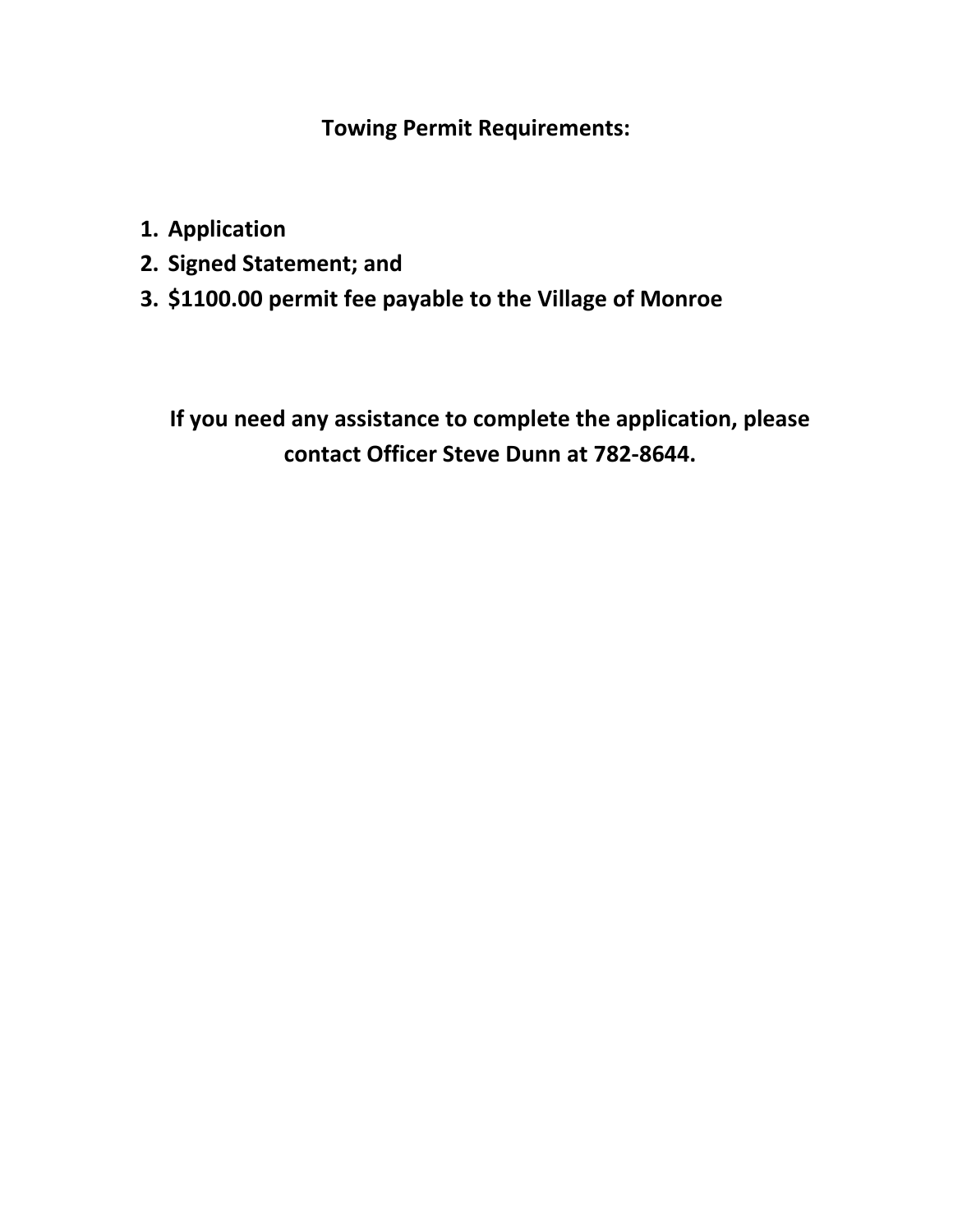## **TOWING FIRM OPERATORS LICENSE APPLICATION**

I, the undersigned, do hereby make application to operate a towing agency on the rotating tow lists summoned by the Village of Monroe Police Department, pursuant to ordinances of the Village of Monroe and any amendments thereto:

| 1. |                                                                                                                                                                                                                                                                                                                                                                                                                                                                                                                                                                                                                                                                    |
|----|--------------------------------------------------------------------------------------------------------------------------------------------------------------------------------------------------------------------------------------------------------------------------------------------------------------------------------------------------------------------------------------------------------------------------------------------------------------------------------------------------------------------------------------------------------------------------------------------------------------------------------------------------------------------|
| 2. |                                                                                                                                                                                                                                                                                                                                                                                                                                                                                                                                                                                                                                                                    |
| 3. |                                                                                                                                                                                                                                                                                                                                                                                                                                                                                                                                                                                                                                                                    |
| 4. |                                                                                                                                                                                                                                                                                                                                                                                                                                                                                                                                                                                                                                                                    |
| 5. |                                                                                                                                                                                                                                                                                                                                                                                                                                                                                                                                                                                                                                                                    |
| 6. |                                                                                                                                                                                                                                                                                                                                                                                                                                                                                                                                                                                                                                                                    |
| 7. |                                                                                                                                                                                                                                                                                                                                                                                                                                                                                                                                                                                                                                                                    |
| 8. |                                                                                                                                                                                                                                                                                                                                                                                                                                                                                                                                                                                                                                                                    |
| 9. | If the applicant is a corporation, give the names and addresses of all individuals with a<br>financial interest in the applicants business, including but not limited to partners,<br>shareholders and principals, and names and home addresses of directors and officers of any<br>corporate applicant.                                                                                                                                                                                                                                                                                                                                                           |
|    | <u> 1989 - Johann Stoff, amerikansk politiker (d. 1989)</u><br>10. Number of years' experience in towing motor vehicles: _______________________                                                                                                                                                                                                                                                                                                                                                                                                                                                                                                                   |
|    | 11. Number of trucks to be operated (include heavy duty):<br>You must include copies of all current registrations and valid proof of insurance with<br>this application for all vehicles operated.                                                                                                                                                                                                                                                                                                                                                                                                                                                                 |
|    | 12. I have attached copies of valid driver licenses for every driver employed by me for the<br>purposes of towing for the Village of Monroe. I also state that every driver holds a valid<br>license and is qualified to operate a tow vehicle and will only operate vehicles which they<br>are licensed and trained to operate. I also understand that I will forward copies of licenses of<br>any new drivers to the Police Department prior to them towing for the Village of Monroe<br>rotational list. (initial)<br>ANY FALSE STATEMENTS MADE HEREIN ARE PUNISHABLE AS A CLASS "A" MISDEMEANOR PURSUANT<br>TO SECTION 210.45 OF THE NEW YORK STATE PENAL LAW. |

\_\_\_\_\_\_\_\_\_\_\_\_\_\_\_\_\_\_\_\_\_\_\_\_\_\_\_\_ \_\_\_\_\_\_\_\_\_\_\_\_\_\_\_\_\_\_\_\_\_\_\_\_\_\_\_\_\_\_\_\_